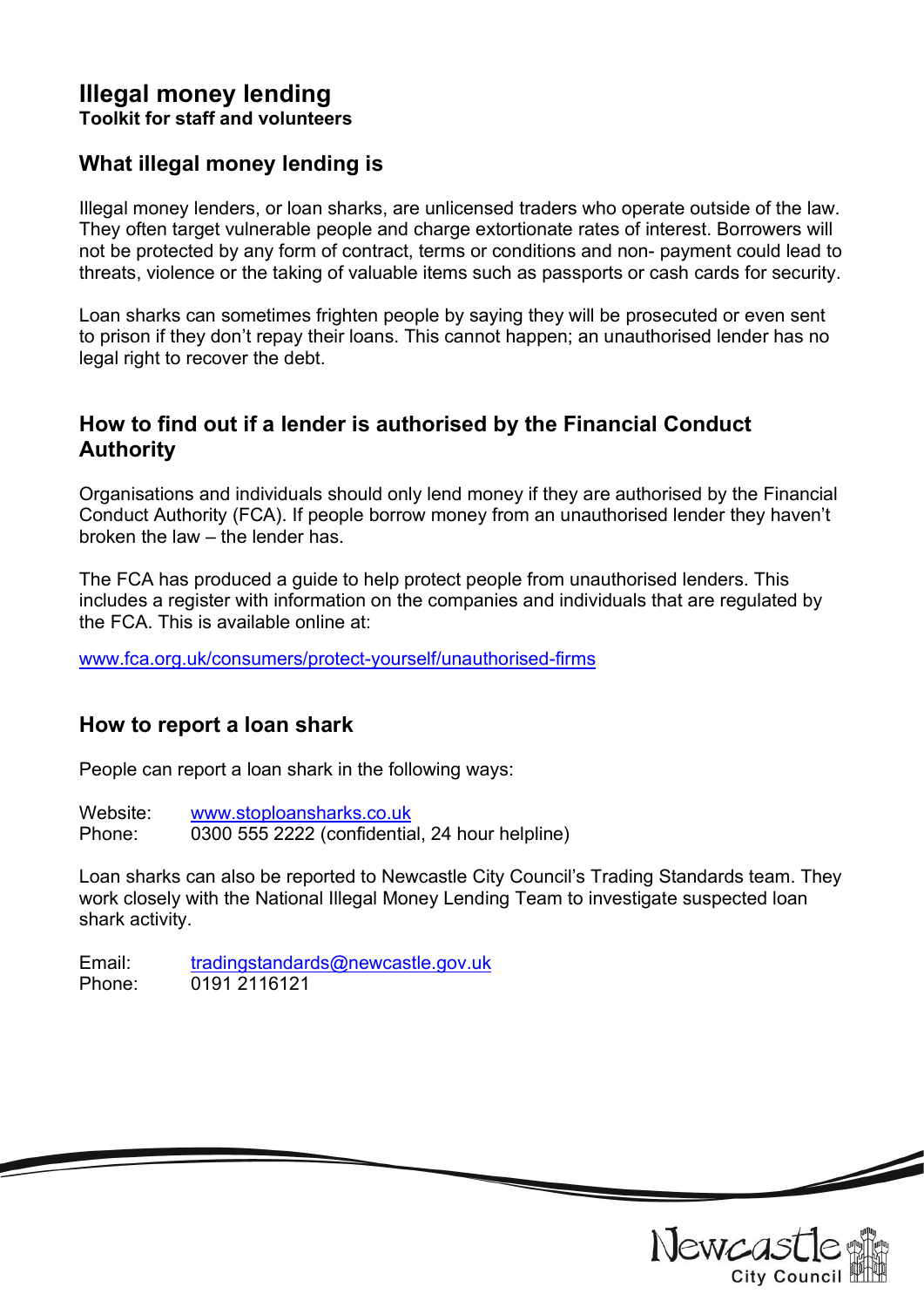# Agency referrals to the National Illegal Money Lending Team

The following information will help the National Illegal Money Lending Team to investigate potential loan sharks:

- Name / nickname of suspected loan shark
- Address / contact details of suspected loan shark
- Vehicle used and registration number
- Any distinguishing features
- Areas that they work in
- Information about where payments are recorded (this may or may not be in a book)
- Details of weekly repayments
- Estimated balance of loan
- Information about any paperwork that is given out
- Information about whether the client has used the suspected loan shark for previous loans and, if so, how much this was for
- How the client makes their repayments
- Whether any of the client's friends or family have loans from the suspected loan shark
- Whether the suspected loan shark takes any form of security, for example bank cards or post office cards
- Whether the client has ever been threatened by the suspected loan shark and, if so, what those threats were
- What happens if the client misses a payment

# Support available from the National Illegal Money Lending Team

If someone you are working with, or know, owes money to a loan shark there are people who can help. The National Illegal Money Lending Team has a dedicated officer working in the area who can offer a range of support, such as:

- referrals to agencies such as credit unions or independent free debt advice services
- emotional support in court
- the power to prosecute loan sharks

Support is also available to organisations or community groups who may deal with people affected by loan shark activity. This includes free community advocate training, publicity and promotion, campaigning and research.

For more information about the support available, contact the Illegal Money Lending Team on 0300 555 2222 or visit www.stoploansharks.co.uk

# Identifying whether there is a loan shark in operation

### Signs to look out for

The following situations could help you to identify if there is a loan shark or illegal money lender in operation:

• Rent or Council Tax arrears could also mean other financial debts, which may have led to an illegal loan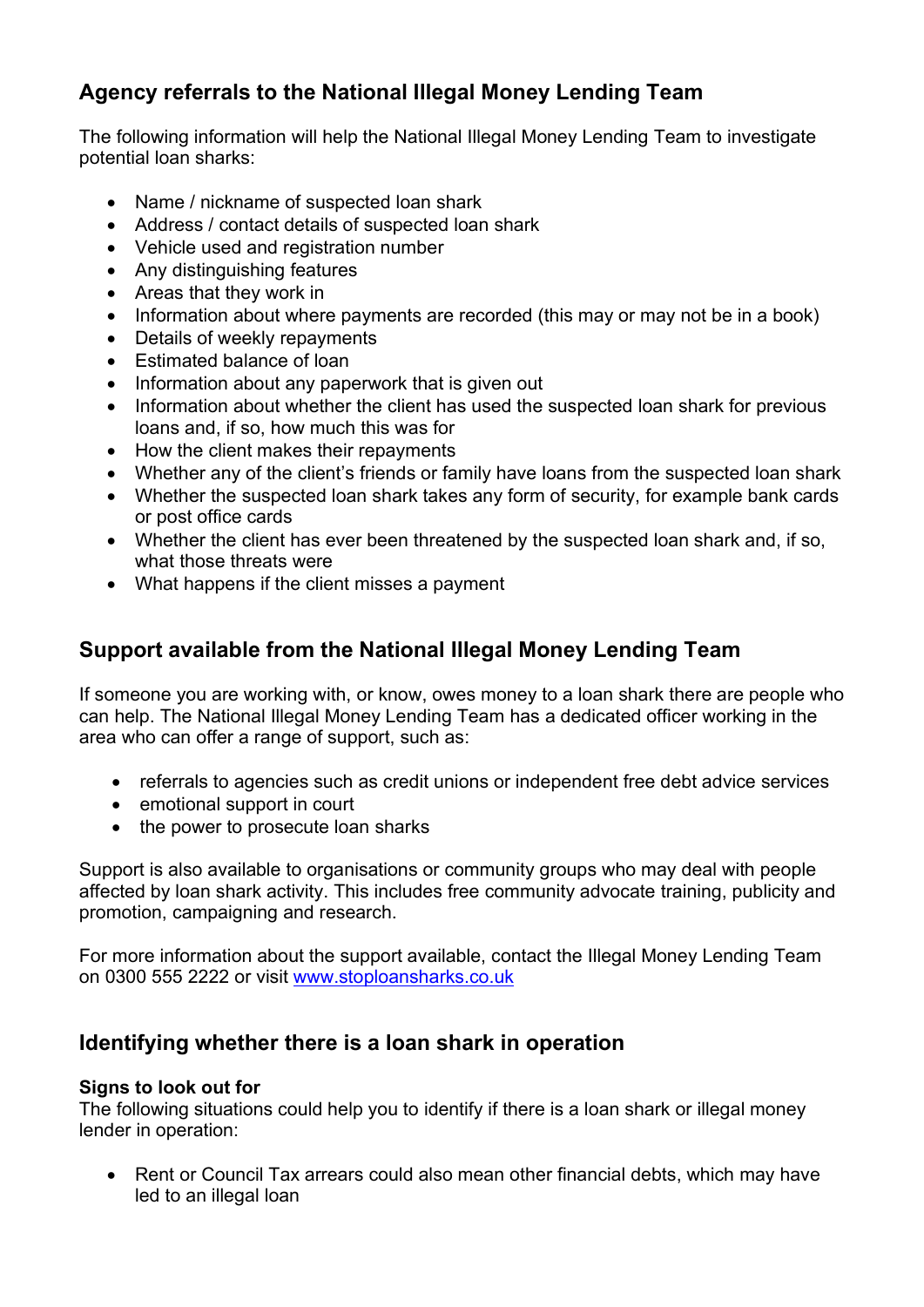- Tenants who are close to eviction but are suddenly able to pay the debt with cash
- People who are close to bailiff or legal action because of Council Tax arrears but are suddenly able to pay the debt with cash
- Falling back into arrears with Council Tax and / or rent as soon as previous debt is paid in full
- People who pay lump sums from their rent account or Council Tax arrears inconsistently
- People with constant claims of disasters in life like illness or bereavement
- People who make up many excuses not to pay their rent (which could be because of bullying or violence from loan sharks to make payments)
- People who have a 'family loan' or 'owe money to a family friend'
- When carrying out an income and expenditure form, the inability of a client to identify how much they owe, what the original loan was for and what the weekly amount to pay until the debt is cleared is
- People living on extremely limited means, although on paper they seem to have sufficient income
- People starting to engage in criminal behaviour, such as petty theft, shoplifting, prostitution, selling and / or using drugs
- People who have no access to their own benefit book. Loan sharks may keep this in their possession and go to the post office to collect the loan with the client
- People who have a loan that just keeps growing, and / or have no paperwork for it
- Signs of violence or intimidation

#### Questions to ask

Asking the following questions could help you to identify clients who are victims of loan sharks:

- Have you been offered a cash loan without any paperwork?
- Have you been threatened when you were unable to pay your loan?
- Has your benefit or bank card been taken from you as security for the loan?
- Does your loan keep growing even though you are making regular payments?
- Do you owe money to a 'friend'? Does this person loan money to many people in your area?

### Other ways of borrowing money

There are cheaper and safer alternatives to borrowing from a loan shark. Moneywise Credit Union and Five Lamps offer affordable credit options to people on low incomes or with poor credit ratings. As part of their services they can also offer debt and budgeting advice. To find out more about Moneywise Credit Union and Five Lamps and the different financial products that they offer contact:

#### Moneywise Credit Union

Phone: 0191 276 7963 Website: www.moneywise.org.uk

### Five Lamps (personal loans are offered through their trading company, Conduit)

Phone: 0300 111 0556 Website: www.conduit.org.uk